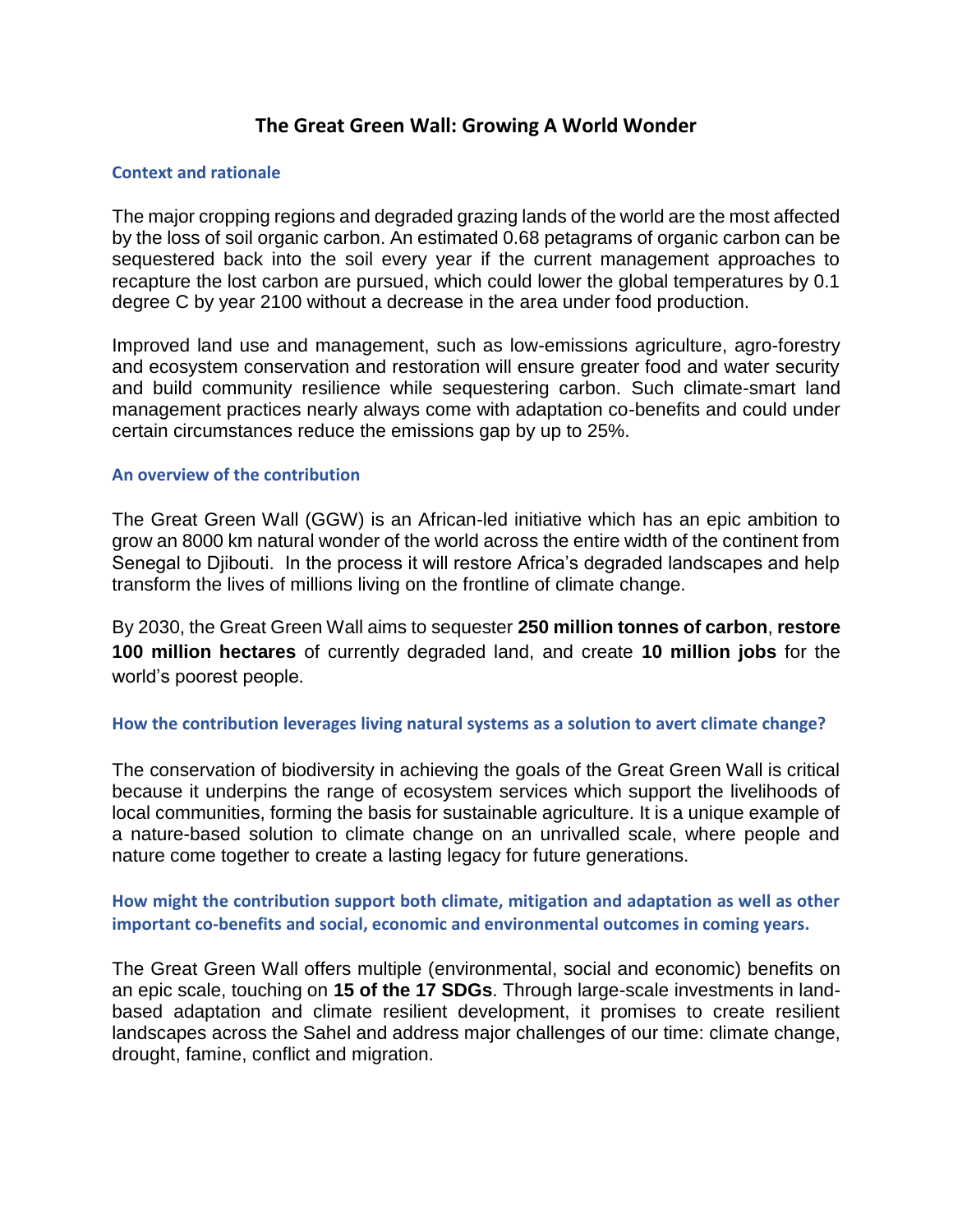# *Environmental benefits include:*

- Restoration of degraded landscapes and increasing ecological resilience of production landscapes and natural capital;
- Conservation and sustainable use of biodiversity, including agrobiodiversity, in production landscapes;
- Mitigated/avoided greenhouse gas emissions and increased carbon sequestration in production landscapes.

## *Social benefits include:*

- Enhanced sustainable livelihoods (food security, nutrition, market access) for rural communities;
- Increased social resilience of rural communities;
- New employment opportunities in agriculture
- Stemming forced migrations

## *Economic benefits include:*

- Creation of land-based green jobs;
- Development of new income sources;

# **Which countries and organisations are involved in the contribution?**

22 countries are now involved in the Initiative, supported by a broad set of international partners (https://www.greatgreenwall.org/partners)<sup>1</sup>

## **How have stakeholders (for example local communities, youth and indigenous peoples where applicable) been consulted in developing the contribution?**

Representatives from Governments (national, sub-national, local), civil society and donor agencies are part of the GGW Steering Committee, which meets on an annual basis to discuss progress in implementation and evaluates the achievements on the ground.

### **Where the contribution can be put into action?**

The actions designed to deliver multiple social and environmental benefits, including carbon sequestration, have so far been initiated in 15% of the areas targeted. Targets have been set for the remaining 85% (scaling up) and collaboration with other parts of the work could lead to replication (scaling out).

 $\overline{a}$ <sup>1</sup> Algeria, Burkina Faso, Benin, Cameroon, Chad, Cape Verde, Djibouti, Egypt, Ethiopia, Ghana Libya, Mali, Mauritania, Niger, Nigeria, Senegal, Somalia, Sudan, the Gambia and Tunisia.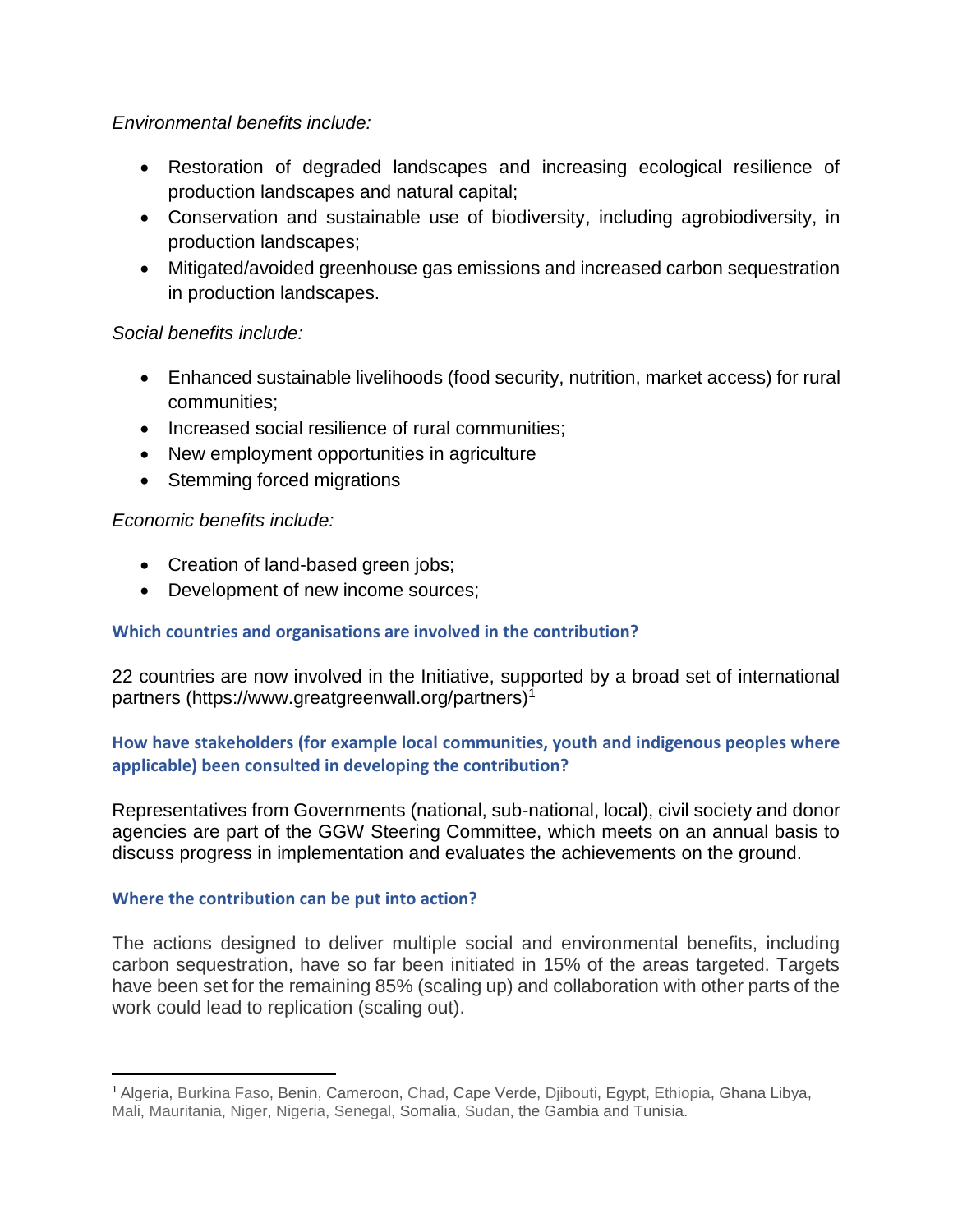### **How the contribution will be delivered? How will different stakeholders be engaged in its implementation? What are the potential transformational impacts?**

Country level implementation is led by national Great Green Wall agencies. Future projects will be designed in line with the Great Green Wall "Harmonised regional strategy for implementation" adopted in 2012. Each project will be adjusted to the needs of each community and ecosystem characteristics, and detailed interventions and activities in each community will be designed with local authorities under the leadership of the national governments.

The Great Green Wall is a unique transformational initiative proving the interlinkages between land management and climate change adaptation and mitigation, security and migration, poverty reduction and job creation; food security and drought.

### **Is this initiative contributing to other Climate Action Summit workstream?**

**Energy transition:** Boosting access of local communities to renewable energy for basic household needs as well as communal and production needs

**Infrastructure, cities and local action:** Contributions to low-emission rural infrastructure at scale (irrigation, energy, market access)

**Resilience and adaptation**: Building climate risk into a sustainable production of highvalue drylands products to connect local producers to international markets

**Youth and citizen mobilization**: [A GGW public awareness campaign](http://www.greatgreenwall.org/) has been launched to create a global movement targeting global citizens behind a rousing call to 'grow a new world wonder'

### **Examples of experiences to date: how does this contribution build upon this experience?**

Since its launch in 2007, key examples of progress include:

- **Ethiopia**: 15 million hectares of degraded land restored, land tenure security improved
- **Senegal**: 11.4 million trees planted, 25 000 hectares of degraded land restored
- **Nigeria**: 5 million hectares of degraded land restored and 20 000 jobs created

### **How does the contribution link with different ongoing initiatives?**

The Great Green Wall links to several initiatives in the region, including: AFR100 (the African Forest Landscape Restoration Initiative), the Bonn Challenge, the African Resilient Landscapes Initiative, the African Union Agenda 2063, The Sahel and West Africa Program of the Global Environment Facility and the World Bank.